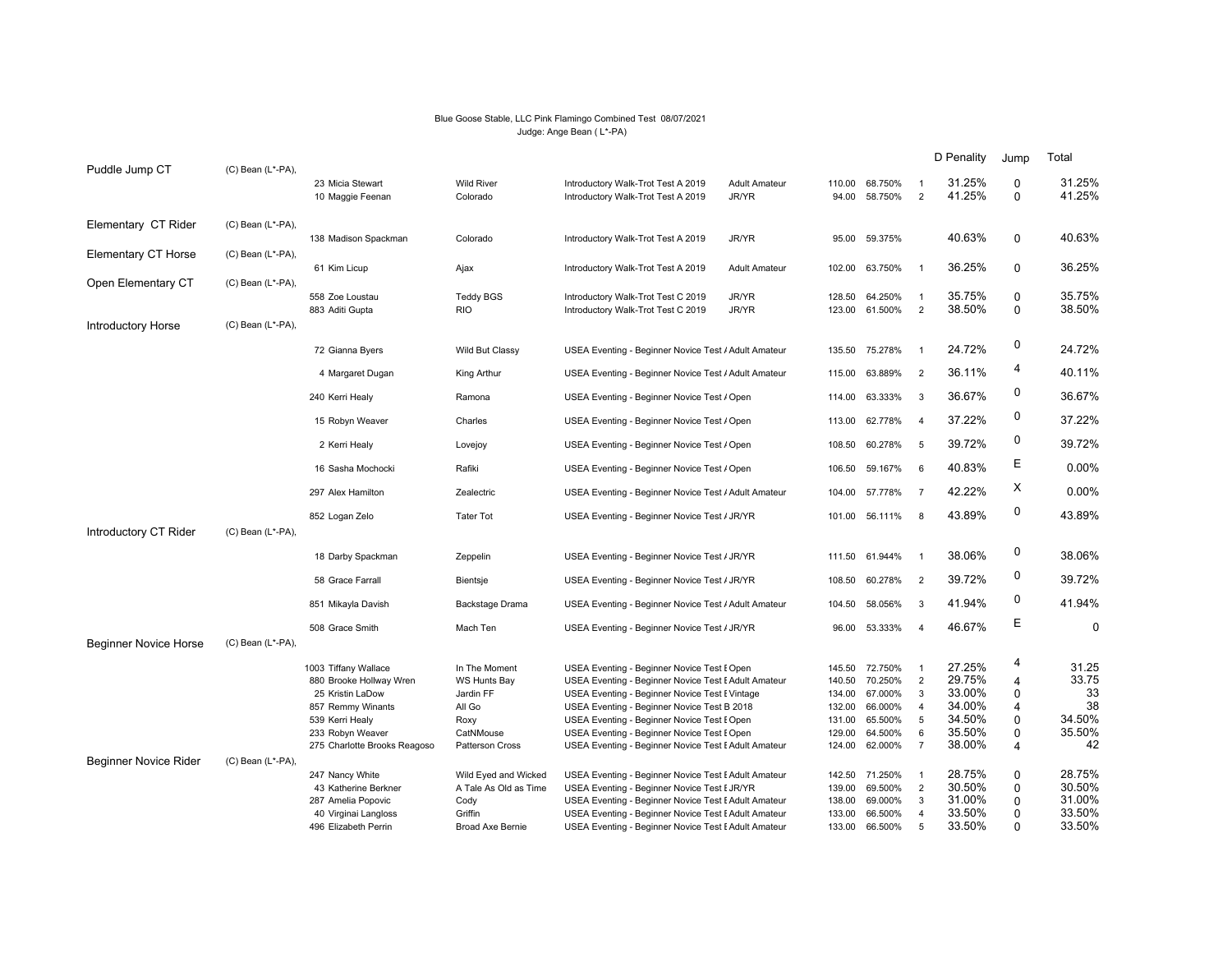|              |                   | 46 Erin Altringer      | North Stars Masquerade | USEA Eventing - Beginner Novice Test I JR/YR |                      | 130.00 | 65.000%        | 6                        | 35.00% | $\overline{4}$ | 39.00% |
|--------------|-------------------|------------------------|------------------------|----------------------------------------------|----------------------|--------|----------------|--------------------------|--------|----------------|--------|
|              |                   | 420 Grace Wickens      | I Believe in US        | USEA Eventing - Beginner Novice Test I JR/YR |                      | 123.00 | 61.500%        |                          | 38.50% | 4              | 42.50% |
|              |                   | 126 Sarah Wood         | <b>RIO</b>             | USEA Eventing - Beginner Novice Test B 2018  |                      | 122.00 | 61.000%        | -8                       | 39.00% | 0              | 39.00% |
|              |                   | 204 Katherine Jackson  | Onyx                   | USEA Eventing - Beginner Novice Test EJR/YR  |                      | 118.00 | 59.000%        | 9                        | 41.00% | 4              | 44.00% |
| Novice Horse | (C) Bean (L*-PA), |                        |                        |                                              |                      |        |                |                          |        |                |        |
|              |                   | 423 Lisa Flynn         | Giovanni               | USEA Eventing - Novice Test A 2018           | <b>Adult Amateur</b> | 147.00 | 70.000%        |                          | 30.00% | W              |        |
|              |                   | 20 Katie LaDow         | <b>Avaition Show</b>   | USEA Eventing - Novice Test A 2018           | <b>Adult Amateur</b> | 136.50 | 65.000%        | 2                        | 35.00% | 4              | 39     |
| Novice Rider | (C) Bean (L*-PA), |                        |                        |                                              |                      |        |                |                          |        |                |        |
|              |                   | 35 Kaylyn Cunningham   | Ollivander             | USEA Eventing - Novice Test A 2018           | <b>Adult Amateur</b> | 142.00 | 67.619%        |                          | 32.38% | 4              | 36.38  |
|              |                   |                        |                        |                                              |                      |        |                |                          |        |                |        |
|              |                   | 258 Evelyn Juvonen     | Z Camelot              | USEA Eventing - Novice Test A 2018           | JR/YR                |        | 141.50 67.381% | $\overline{2}$           | 32.62% | 4              | 36.62  |
|              |                   | 854 Erinn Wiley        | Loughnatousa Sean      | USEA Eventing - Novice Test A 2018           | <b>Adult Amateur</b> |        | 138.50 65.952% | 3                        | 34.05% | 4              | 38.05  |
|              |                   |                        |                        |                                              |                      |        |                |                          |        |                |        |
|              |                   | 853 Christopher Harvey | It's Wally's World     | USEA Eventing - Novice Test A 2018           | <b>Adult Amateur</b> |        | 134.00 63.810% | $\overline{\phantom{a}}$ | 36.19% | 0              | 36.19  |
|              |                   | 27 Adrianna Moyer      | Little Debbie          | USEA Eventing - Novice Test A 2018           | JR/YR                | 125.50 | 59.762%        | 5                        | 40.24% | 0              | 40.24  |
|              |                   |                        |                        |                                              |                      |        |                |                          |        |                |        |
| Open Novice  | (C) Bean (L*-PA), |                        |                        |                                              |                      |        |                |                          |        |                |        |
|              |                   | 142 Lauren Myers       | Fernhill Rodger That   | USEA Eventing - Novice Test B 2018           | Open                 |        | 149.50 71.190% |                          | 28.81% | 0              | 28.81% |
|              |                   |                        |                        |                                              |                      |        |                |                          |        | 0              |        |
|              |                   | 503 Samantha Schwartz  | Rumblefish             | USEA Eventing - Novice Test B 2018           | Open                 | 146.50 | 69.762%        | 2                        | 30.24% |                | 30.24% |
|              |                   | 264 Josephine Buller   | Zanzibar               | USEA Eventing - Novice Test B 2018           | JR/YR                | 137.00 | 65.238%        | 3                        | 34.76% | 0              | 34.76% |

Eventing TOC #1 (C) Bean (L\*-PA),

| 102 Madeline Chantler                   | Monster                                          | USEA Eventing - Novice Test B 2018                                       | JR/YR        |        | 149.50 71.190%            |   | 28.81%           |
|-----------------------------------------|--------------------------------------------------|--------------------------------------------------------------------------|--------------|--------|---------------------------|---|------------------|
| 264 Josephine Buller                    | Zanzibar                                         | USEA Eventing - Novice Test B 2018                                       | JR/YR        |        | 135.00 64.286%            |   | 35.71%           |
| 223 Mallory Distler                     | <b>Quality Addiction</b>                         | USEA Eventing - Novice Test B 2018                                       | Open         |        | 129.00 61.429%            | 3 | 38.57%           |
| 223 Mallory Distler<br>105 Tara Ziegler | <b>Quality Addiction</b><br><b>Battle Tested</b> | USEA Eventing - Novice Test B 2018<br>Introductory Walk-Trot Test C 2019 | Open<br>Open | 120.50 | 128.50 61.190%<br>60.250% | 5 | 38.81%<br>39.75% |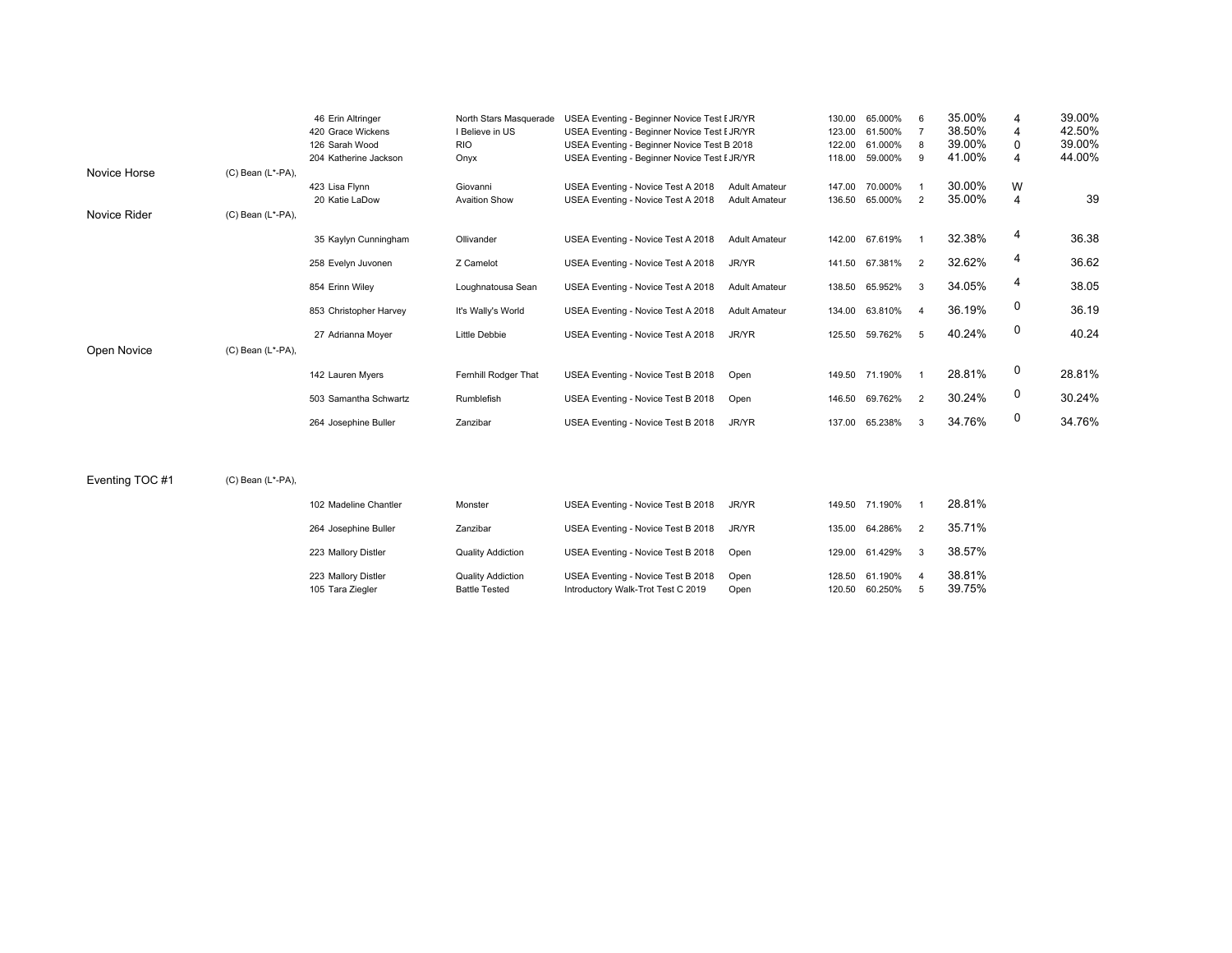## Place 1 2 1 1 1 2 1 5 2 3 4 6 1 2 3 0 1